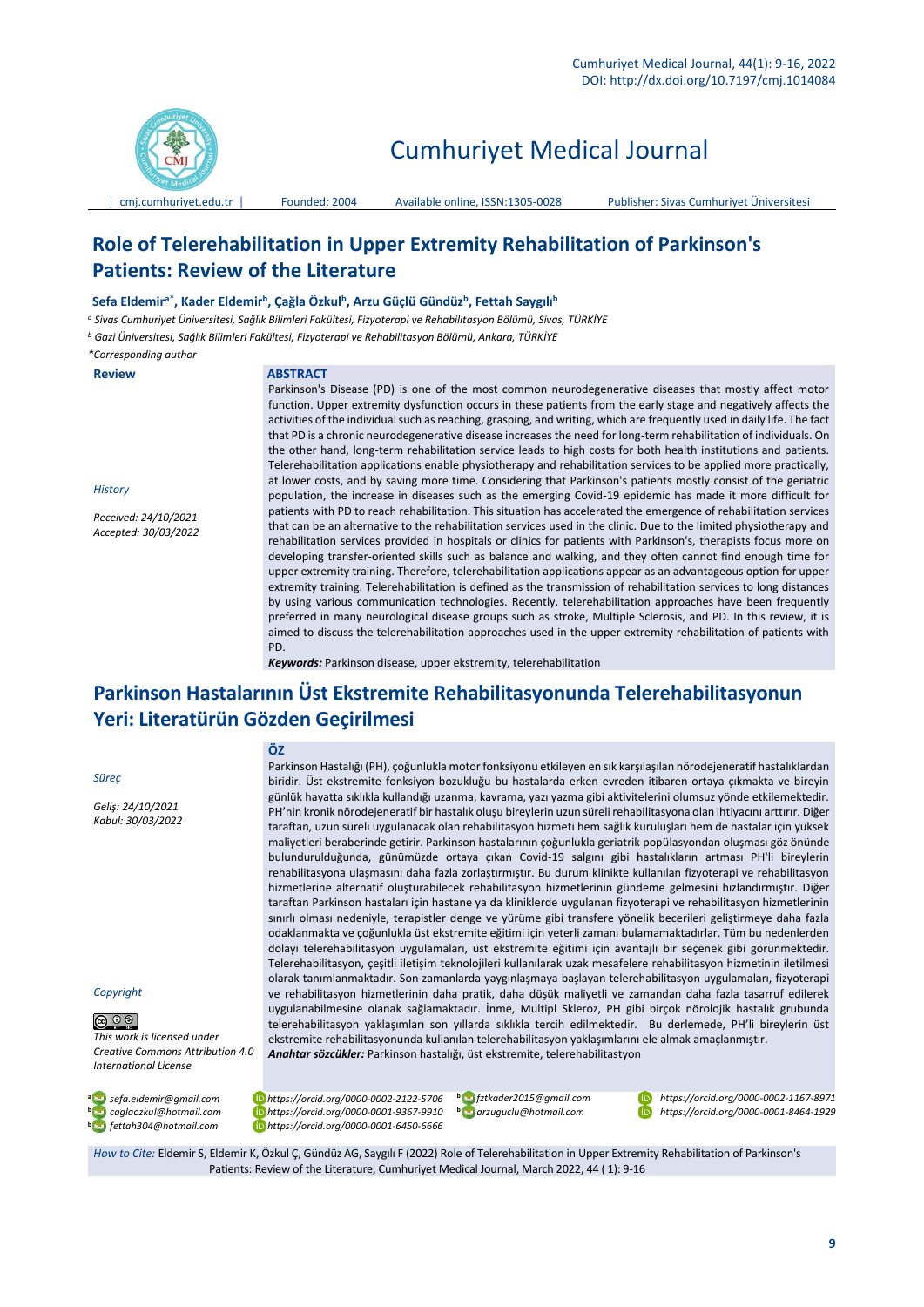## **Introduction**

Parkinson's disease (PD) is the second most common neurodegenerative disease after Alzheimer's disease and is the most common movement disorder in neurology clinics  $1,2$ . The disease, which mostly affects motor functions, affects 1-5% of individuals aged 65-69 and 1-3% of individuals over 80 years of age <sup>3</sup>. Impairment of functional skills of the upper extremity in PD is related to both the inability to plan voluntary and complex movements, and the impairment of planning simultaneous motor and cognitive skills <sup>4,5</sup>. The bradykinesia, hypokinesia, tremor, and rigidity seen in the clinical picture in PD cause the impairment of motor skills in the upper extremity over time  $6,7$ , and patients with PD become increasingly dependent on their daily living activities <sup>8-10</sup>.

Currently, medical treatment and surgical approaches are frequently used among the treatment options of PD. Physiotherapy is preferred in the treatment of progressive functional losses together with medical treatments. Recently, with the demonstration of neuromodulatory and neuroprotective effects of exercise in neurodegenerative diseases, the importance of physiotherapy in PD has increased  $11-13$ . In human and animal studies, it has been shown that the release of neuroprotective growth factors increases with exercise, and thus dopaminergic neuron loss may decrease <sup>13-15</sup>. In addition, it has been stated that the sensitivity of dopaminergic receptors may increase with exercise training, thus improving the motor functions of patients with PD<sup>16</sup>. Based on this information and considering that PD is a progressive chronic disease, it is of great importance to gain exercise habits with physiotherapy from an early period.<sup>17</sup>.

On the other hand, this process, which requires the patient to be followed throughout his/her life, brings with it some problems. The first is the financial burden it creates on the health system and the patient  $18$ . Another problem is the difficulty of patients' access to physiotherapy services <sup>19</sup>. Most of the working patients have difficulty in obtaining the necessary permission to go to the physiotherapy centers during working hours or have problems in reaching the physiotherapy centers. Patients who have difficulty in using public transport due to balance and walking difficulties have to travel with the accompaniment of the company of another person. For patients with advanced activity limitations, the use of public transportation becomes impossible. As a result, the transportation problem in PD becomes one of the most important problems preventing physiotherapy and rehabilitation.

In recent years, telemedicine and telerehabilitation approaches have come to the fore to make medical and rehabilitation services more accessible. The importance of this approach has increased significantly with the World Health Organization declaring the COVID-19 pandemic on March 11, 2019<sup>20</sup>. Especially due to the pandemic, many patients with PD spend more time at home and limit their activities due to the fear of COVID-19 virus transmission.

In this case, telerehabilitation approaches have become a more important option for patients compared to the past.

This review aims to draw attention to the increasing importance of telerehabilitation applications and present the telerehabilitation approaches applied in upper extremity education of PD by examining them in the light of the literature.

## **Telerehabilitation**

In recent years, with the increase in the demand for rehabilitation services, the increase in cost and time loss pose a risk in terms of the sustainability of health services  $21.$  As a result of technological developments and widespread use of the internet, the use of technology in rehabilitation is increasing and has become an important option <sup>22</sup>. In addition, technological solutions can increase patients' participation in treatment. It can also reduce the workload of hospitals, physiotherapy departments, and other rehabilitation centers <sup>21,23</sup>. Telerehabilitation, one of the leading technological rehabilitation applications, is an efficient method that can be used in all the fields where the rehabilitation process is required  $24$ .

Telerehabilitation is defined as the transmission of rehabilitation services over long distances using electronic information and communication technology  $11,25$ . Telerehabilitation covers the services provided by many health disciplines such as physiotherapy, occupational therapy, and biomedical engineering. It can also be used in all rehabilitation activities, including diagnostic patient assessment, rehabilitation interventions, education, and monitoring patient performance  $^{26,27}$ . In particular, it allows patients who have difficulty accessing due to economic, geographical, or physical inadequacies to benefit from rehabilitation services <sup>24,25</sup>. In addition, telerehabilitation provides continuity in rehabilitation by reducing travel time and cost  $^{28}$ . Considering the epidemic diseases such as Covid-19 that emerged in 2019 and affected the whole world  $^{29}$ , it is expected that telerehabilitation will gain importance day by day for patients who need long-term physiotherapy such as PD.

## **Telerehabilitation Applications**

Many technological tools are used for telerehabilitation applications <sup>30</sup>. Telerehabilitation approaches in neurological diseases continue to get stronger day by day  $31-33$ . In this section, telerehabilitation technologies that differ in various aspects such as the mode of communication, the way or technology of data transmission will be described.

#### **1- Messaging or phone call based telerehabilitation**

Messaging has been the basis of communication in many fields for many years  $30$ . While the message used to be sent by mail in written form or report, nowadays it can be transmitted more practically and quickly by being transferred to the digital environment. In addition, thanks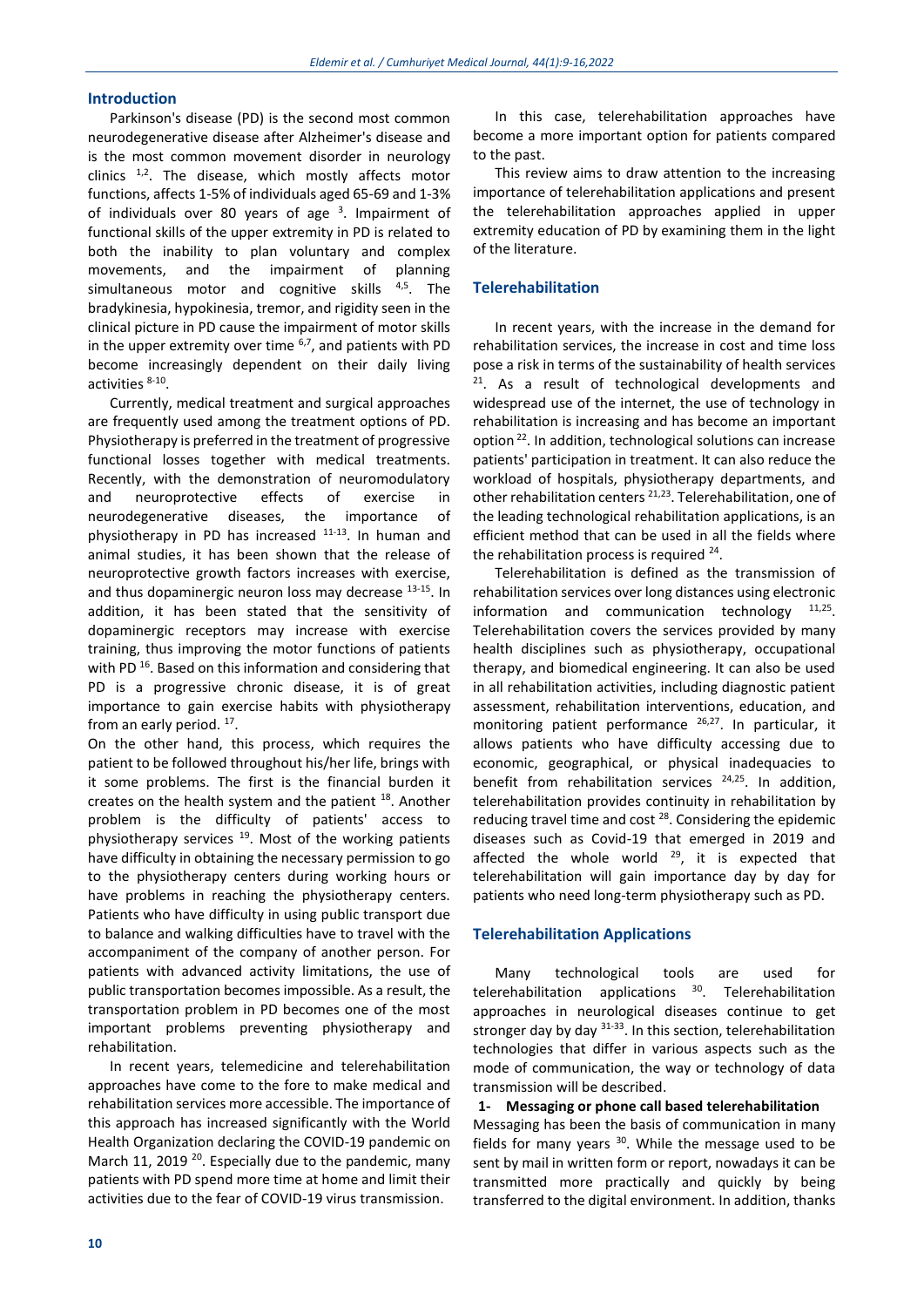to the increase in mobile use, voice or written conversations can be made with the patient, thus the rehabilitation process can be followed instantly  $30$ . The most important disadvantage of telerehabilitation applied in this way is that only written or voice communication can be contacted with the patient, so the therapist is difficult to control whether patients perform exercises <sup>34</sup>.

## **2- Videoconference-based telerehabilitation**

Videoconference-based telerehabilitation, which is often performed using an internet network via telephone or computer, provides a real-time one-to-one treatment environment for the patient and therapist  $27,35$ . This method was first used to track physiotherapy consultations of soldiers via satellite communication by Delaplain et al. in 1993 at the Tripler Army Medical Center in Hawaii. Thus, it has been seen that the physiotherapy service can be followed from very long distances  $36$ . Videoconference-based telerehabilitation technologies are currently the most commonly used type in the rehabilitation of individuals with neurological diseases 37- <sup>39</sup>. In particular, this type of telerehabilitation has become more applicable with the proliferation of smartphone and video calling technology.

## **3- Virtual reality-based telerehabilitation**

Virtual reality (VR) applications are used in this type of telerehabilitation application <sup>40</sup>. VR applications increase the sense of reality in the individual with enriched virtual environments where sensory inputs are increased. Thus, it provides the opportunity to do activity training with a rich variety of tasks in different environments. VR applications vary according to the technology used. Immersion affects the experience in VR and affects the user's sense of presence. For this reason, it is often used in VR classification. VR technologies can be broadly grouped into three categories: non-immersive, semiimmersive, or fully immersive. Fully immersive VR consists of complex virtual environments including multiple senses such as touch, sound, and motion, as well as a headmounted display, while environments created with only a two-dimensional screen are known as non-immersive VR <sup>41</sup>. Apart from these applications, another virtual application that has become widespread recently is augmented reality. In this application, exercises can be performed safely and easily by placing virtual objects in a real environment that the individual can watch online <sup>42</sup>. To use VR as part of telerehabilitation, the therapist either presets the program to suit the patient or follows the patient's session online. In addition, the therapist can

simultaneously intervene in the system and/or access data about the details of the sessions via an internet platform 33,43. Thus, the therapist can follow the flow of the treatment or make changes to the program at any time.

One of the most important advantages of VR applications is that it is motivating <sup>44</sup>. During the sessions, games and exercises are combined to provide an enjoyable environment for the individual. Thus, the tiring and boring repetitions of traditional physiotherapy sessions are replaced by highly repetitive and enjoyable sessions with high motivation. VR also has some disadvantages. Head-mounted displays, which are generally used in immersive virtual reality applications, may cause complaints such as headache, nausea, vomiting, and fatigue in the individual <sup>45</sup>. Moreover, it is another disadvantage that these systems require expensive equipment 30.

**4- Web and mobile application-based telerehabilitation** The widespread use of smartphones has enabled them to be included in the telerehabilitation process. Various phone applications or internet-based platforms are increasing day by day  $47,48$ . Such applications can be used for evaluation as well as treatment <sup>47</sup>. Practices can consist of standard exercise modules or include various behavior change techniques, including patient-appropriate goal setting, graded tasks, and performance feedback<sup>49</sup>.

### **5- Integrated system-based telerehabilitation**

Three-dimensional evaluation and the treatment of motion can be performed using only sensors (accelerometer, gyroscope, kinect, etc.) <sup>27</sup>. For example, the accelerometer, which is one of the most commonly used sensors in telerehabilitation, records the movements of the individual at home by three-dimensional coding. Thus, the physiotherapist can obtain information about a patient's exercise status by accessing this information  $50,51$ . In addition, this type of sensor can be integrated into other telerehabilitation models<sup>27</sup>.

Integrated systems are composed of various systems that combine multiple sensors and technical interfaces <sup>30</sup>. These systems can provide the therapist with summary information about the exercise, as well as more detailed information saved in the cloud system 30,52. In addition, rehabilitation can be followed multidimensionally by combining tactile or visual responses, artificial intelligence, and high data storage capacity  $53$ . Thus, the therapist can access information at any time and follow up more detailed exercises in the home environment. Integrated systems have some disadvantages as well as advantages. Some of the disadvantages are that systems often require the assistance of one person to set up and use, and are costly equipment <sup>46,54,55</sup>. Although these disadvantages limit the patient population, it is thought that technologies that are easy to use and developed with less cost will increase in the near future.

# **Telerehabilitation In Upper Extremity Rehabilitation Of Patients With Pd**

Patients with PD experience activity limitations in the functional skills of the upper extremity such as reaching, grasping, and writing from an early stage  $10$ . Due to the limited rehabilitation period in hospitals and clinics, therapists focus more on improving balance and walking skills in treatment and often ignore upper extremity training. Therefore, telerehabilitation is an important option for upper extremity training <sup>46</sup>.

The telerehabilitation system allows remote monitoring of patients' exercise programs using technological systems  $28$ . When the literature is examined, it is seen that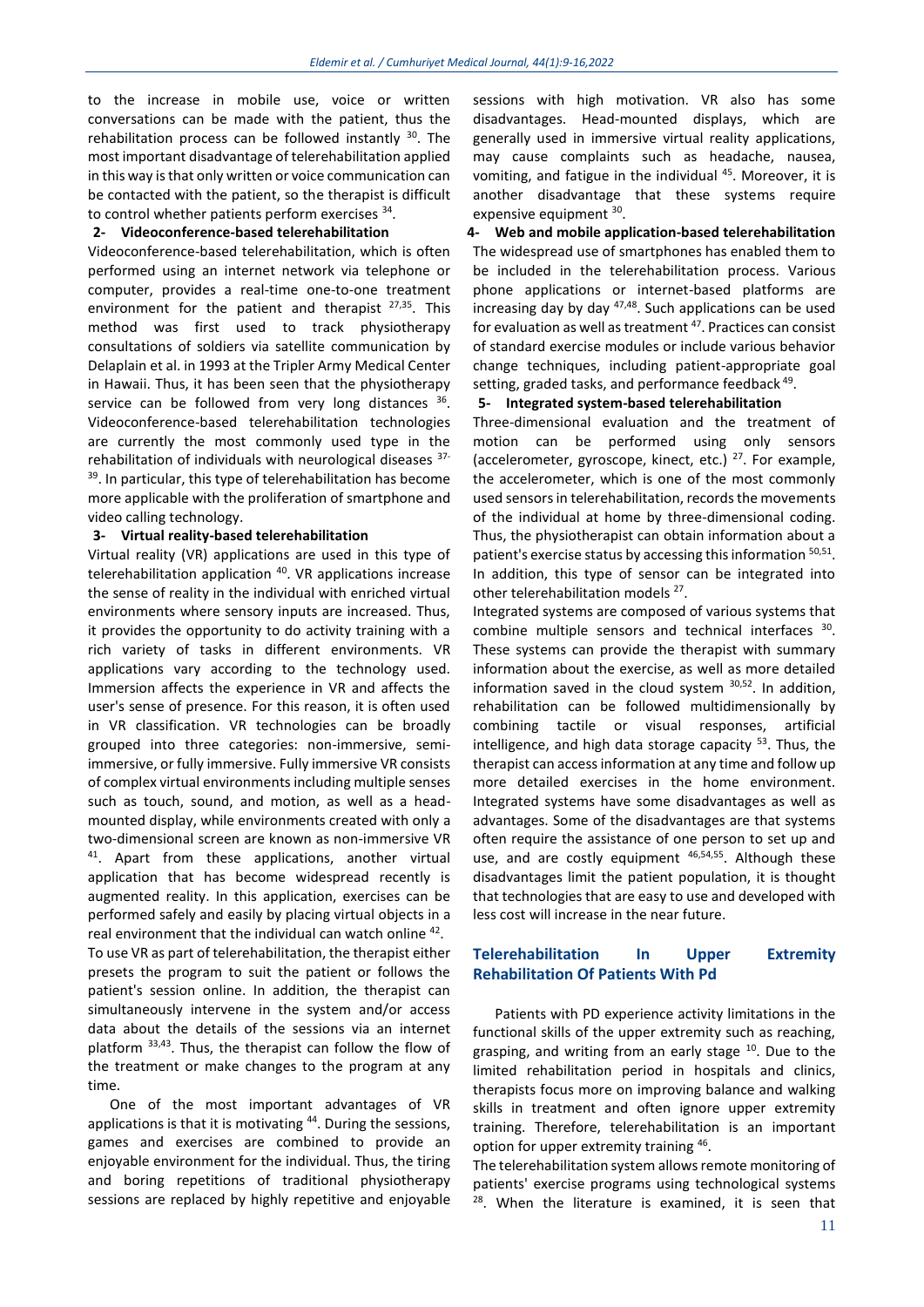telerehabilitation approaches are used to improve balance and gait, increase daily living activities and quality of life, and improve upper extremity skills in many neurological disease groups <sup>31,32,56</sup>. The first study on telerehabilitation in PD was conducted by Hubbel et al. (1993) in the 1990s. In the study, it was shown that motor assessment could be done from long distances in PD. It was also stated that patients could receive better health care by using telerehabilitation approaches <sup>57</sup>.

In the following years, we see that many studies have been carried out on the telerehabilitation-based evaluation and the treatment of PH. However, the vast majority of these studies were done in the 2000s 58-62. On the other hand, studies on telerehabilitation of the upper extremity in PD are very limited 33,34,46,59,63,64.

Vanbellingen et al. (2017) studied the home-based treatment program in PD. In the home-based training program, in which two different exercise programs (dexterity training and theraband training) were compared, patients were called by phone and asked whether they had any questions about their exercises after the first week of the training. The patients were then asked to continue the program for one month. As a result of the study, it was found that there was an improvement in fine motor skills in both groups. The researchers stated that exercise supervision only at the end of the first week was a limitation because the current method has made it difficult to control whether all patients performed their exercises as prescribed in the booklet. In future studies, they suggested that the exercise program should be followed with online monitoring-based applications <sup>34</sup>.

|                       | <b>Objective</b>                              | Number of patients             | Type of telerehabilitation      |
|-----------------------|-----------------------------------------------|--------------------------------|---------------------------------|
| Cikajlo et al. (2021) | To build a telerehabilitation system with     | 28                             | Non-immersive Virtual           |
|                       | virtual pick and place tasks for small-scale  | (H&Y stage II-III)             | reality-based                   |
|                       | hand movements in PD                          |                                | telerehabilitation              |
| Isernia et al. (2020) | To test in PD patients the efficiency and     | 31                             | Integrated system-based         |
|                       | efficacy of the Human Empowerment             | $(H&Y \text{ stage } \leq II)$ | telerehabilitation using        |
|                       | Aging and Disability (HEAD) program           |                                | virtual reality                 |
| Voola and Hema S.     | effectiveness<br>find<br>the<br>of<br>Τo      | 45                             | Videoconference-based           |
| (2020)                | telerehabilitation on manual dexterity and    | (H&Y stage I-IV)               | telerehabilitation              |
|                       | its impact on quality of life in clients with |                                |                                 |
|                       | Parkinson's Disease                           |                                |                                 |
| Vanbellingen et al.   | To investigate the effectiveness of a home-   | 103                            | Phone call-based                |
| (2017)                | based dexterity program on fine motor         | (H&Y stage I-IV)               | telerehabilitation (only at the |
|                       | <b>skills</b>                                 |                                | end of the first week)          |
| Cikajlo et al. (2018) | design<br>intensive<br>target-based<br>To     | 28                             | Non-immersive Virtual           |
| and 2017)             | physiotherapy<br>for upper<br>extremities     | (H&Y stage II-III)             | reality-based                   |
|                       | suitable for telerehabilitation services and  |                                | telerehabilitation              |
|                       | examine the clinical meaningfulness of the    |                                |                                 |
|                       | exergaming at an unchanged medication         |                                |                                 |
|                       | plan.                                         |                                |                                 |

H&Y: Hoehn and Yahr

In subsequent years, Voola and Hema S. (2020) implemented the same treatment program as the previous study via videoconference. As a result of the study, it was shown that fine dexterity and quality of life increased in both groups. While face-to-face follow-up of the patients during the treatment was shown as an important advantage, it was stated that the poor network connection and the need for caregiver assistance were the most important difficulties in this study. On the other hand, the researchers stated that telerehabilitation applied via videoconferencing could be an alternative form of service delivery in the treatment of patients with PD by cost-effectiveness and reduced transportation issues <sup>63</sup>.

Cikajlo et al. (2018 and 2017) studied a virtual reality game called "Fruit Picking" through telerehabilitation for upper extremity treatment of patients with PD. The virtual game aimed to collect virtual apples before falling off the tree and place them in the basket in the lower part of the screen. Each exercise session was stored on a computer by a system accessible to the therapist. Thus, the system

provided the therapist to review data remotely and plan/ follow the exercise-based therapy. According to the results of the study, it was found that upper extremity motor function improved. The quality and accuracy of the exercises could not be observed because there was no control group and the sessions could not be done face to face, which were the limitations of the study. In addition, it was stated that there is a need for studies that compare telerehabilitation versus the conventional approach <sup>46,64</sup>. In the following years, Cikajlo et al. (2021) conducted another study with a control group. They studied a virtual reality-based telerehabilitation program to increase upper extremity function in patients with PD. While the hospital outpatient group applied the virtual reality exercises in the clinical setting, the home group receive the exercises through telerehabilitation at home. The goal of participants seated in front of the computer screen was to pick up and place 10 small virtual cubes lying around the virtual environment into the chest. They designed the telerehabilitation system as a client-server model. Thus, the therapist working remotely followed with data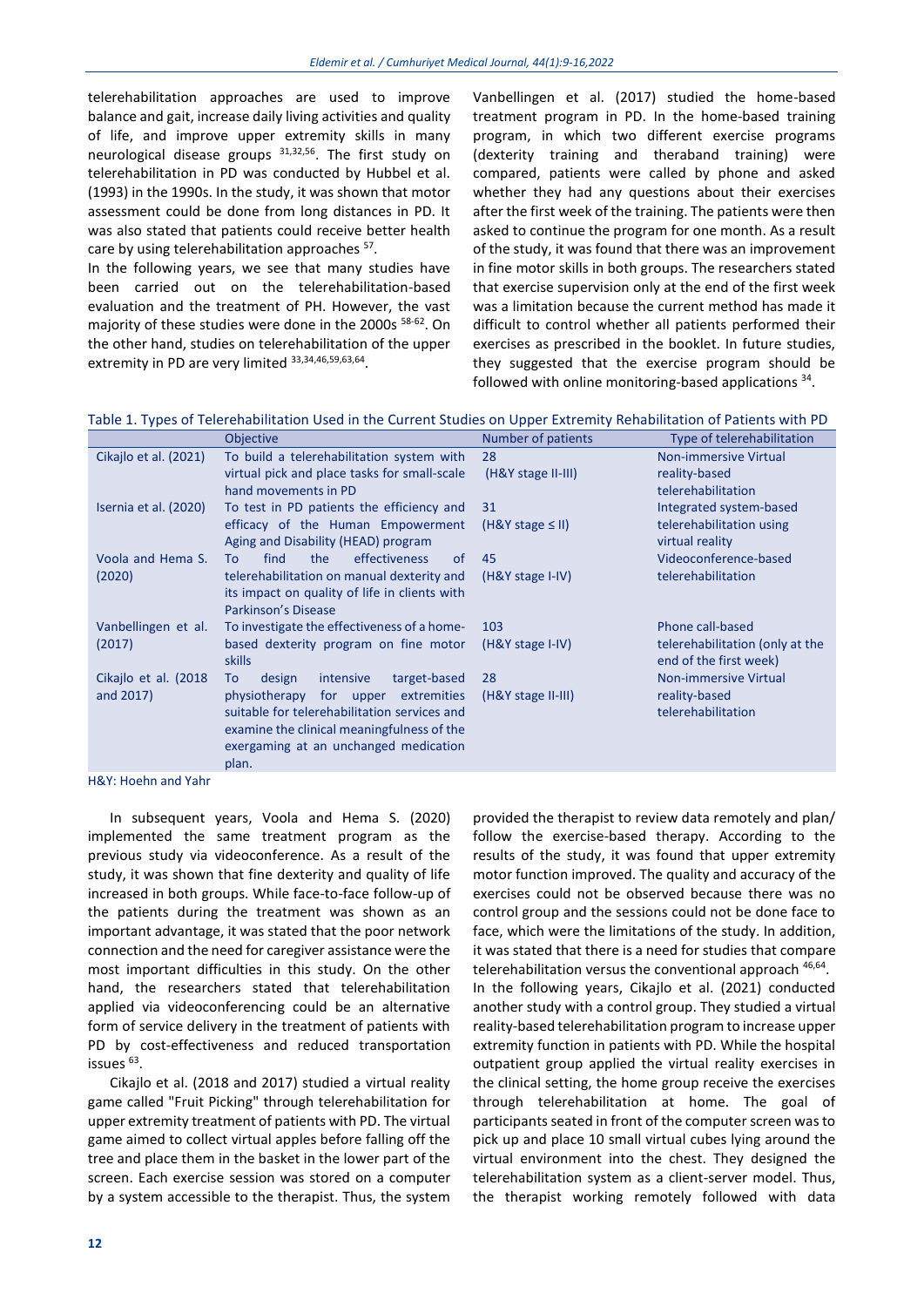synchronization occurring after the accomplished session. At the end of the study, it was shown that there was an improvement in both groups and that telerehabilitation could be an alternative to clinical applications. As the limitation of the study, it was stated that the telerehabilitation group was chosen according to the address and technical possibilities, and the number of individuals in the groups was low and unequal. In addition, it was stated that virtual reality application does not require special technical skills, but it was stated that running the application was not an easy task for patients with PD<sup>59</sup>. Based on this study, it draws our attention that technical possibilities and technological knowledge are important factors for patients with PD to receive telerehabilitation services.

Isernia et al. (2020) developed a virtual reality application through telerehabilitation and used an internet platform (Human Empowerment Aging and Disability (HEAD) program) whose content was designed by physiotherapists, neurologists, and neuropsychologists <sup>33</sup>. In the sessions, a series of tasks including both motor and cognitive activities were performed using a sensor that detects motion in front of the screen. In addition, the physiotherapist can complicate the program before each session <sup>65</sup>. Initially, both the telerehabilitation group and the control group were involved in 1-month HEAD rehabilitation in the clinic. Then the telerehabilitation group continued a 3-month HEAD telerehabilitation, while the control group continued only the usual care condition. They found the positive influence of a multidimensional rehabilitation approach to be performed at home for patients with PD. The main limitations of the study are the small sample size and the non-randomness of the groups. On the other hand, it has been shown in the study that the HEAD program applied through telerehabilitation can be beneficial not only for the motor but also for the nonmotor symptoms in PD. In addition, the ability to adjust the difficulty level by the therapist seems to be another advantage of the program.

Although telerehabilitation practices have been increasing in popularity recently  $24$ , only 6 studies have been found involving the upper extremity training with telerehabilitation in PD. One of these studies applied telerehabilitation via calling phone  $34$ , while another applied the same treatment via videoconferencing <sup>63</sup>. The other three studies were performed using virtual realitybased telerehabilitation 46,59,64. In the last study, telerehabilitation in which virtual reality, an internetbased platform, and sensors are integrated was used 33.

The last five years have seen significant advances in telerehabilitation of the upper extremity functions in PD, and the use of technology has increased with each passing year, and this trend is likely to continue. However, although each of the studies contributes to the next, it is noteworthy that there are limitations regarding the study design. According to the studies, the fact that telerehabilitation requires technical knowledge and there are problems with internet access made it difficult to implement telerehabilitation in PD<sup>33,46,59,63</sup>. On the other

hand, it is seen that five of the studies were pilot studies and had a low sample size  $33,46,59,63,64$ . At the same time, there is only one study that compared telerehabilitation with face-to-face interventions <sup>59</sup>. It was shown that telerehabilitation could be an alternative approach to face-to-face clinical applications in this study. Therefore, studies comparing telerehabilitation approaches with clinical-based interventions are needed. There is only one study that was integrated and used virtual reality, sensors, and internet platforms <sup>33</sup>. According to this study, it was emphasized that there is a need for more comprehensive studies using advanced technology in the upper extremity training of PD.

It is seen that studies about the telerehabilitation of the upper extremity in neurological diseases are focused on stroke patients <sup>66</sup>. Advanced robotic devices, machine learning-based or artificial intelligence-based integrated systems are used for telerehabilitation interventions in these patients 66,67. Advanced technologies provide an environment where patients'independence is enhanced  $67.$  Additionally, these technologies can provide the facility to the therapist in the follow-up and the management of patient performance during exercise sessions <sup>66,68</sup>. As stated in the limitations of upper extremity telerehabilitation of PH, such technologies may be a solution in the future for problems such as the difficulty of using telerehabilitation systems and the inability to monitor patient performance.

It has been stated that the necessary technological equipment is not yet sufficient, especially in the rural areas of our country in terms of telerehabilitation technology <sup>69</sup>. Additionally, the lack of studies examining the upper extremity telerehabilitation of PH shows that there is a need for studies in this area.

## **Conclusion**

In this review of literature, we have shown that telerehabilitation for upper extremity function deficit in PD to be as effective as in face-to-face conventional therapies, if not better. Telerehabilitation holds significant potential to obtain successful rehabilitations and costefficiency. Additionally, it was emphasized that randomized controlled studies with larger samples are needed for more evidence on the clinical effectiveness of telerehabilitation programs in patients with PD having upper extremity dysfunction. Studies should be designed by analyzing the long-term gains of upper functions as a result of telerehabilitation interventions and the behavioral changes they may cause. On the other hand, the diversification and increase of telerehabilitation programs are promising in this field with the development of technology in recent years.

## **Conflict of interest**

There is not a conflict of interest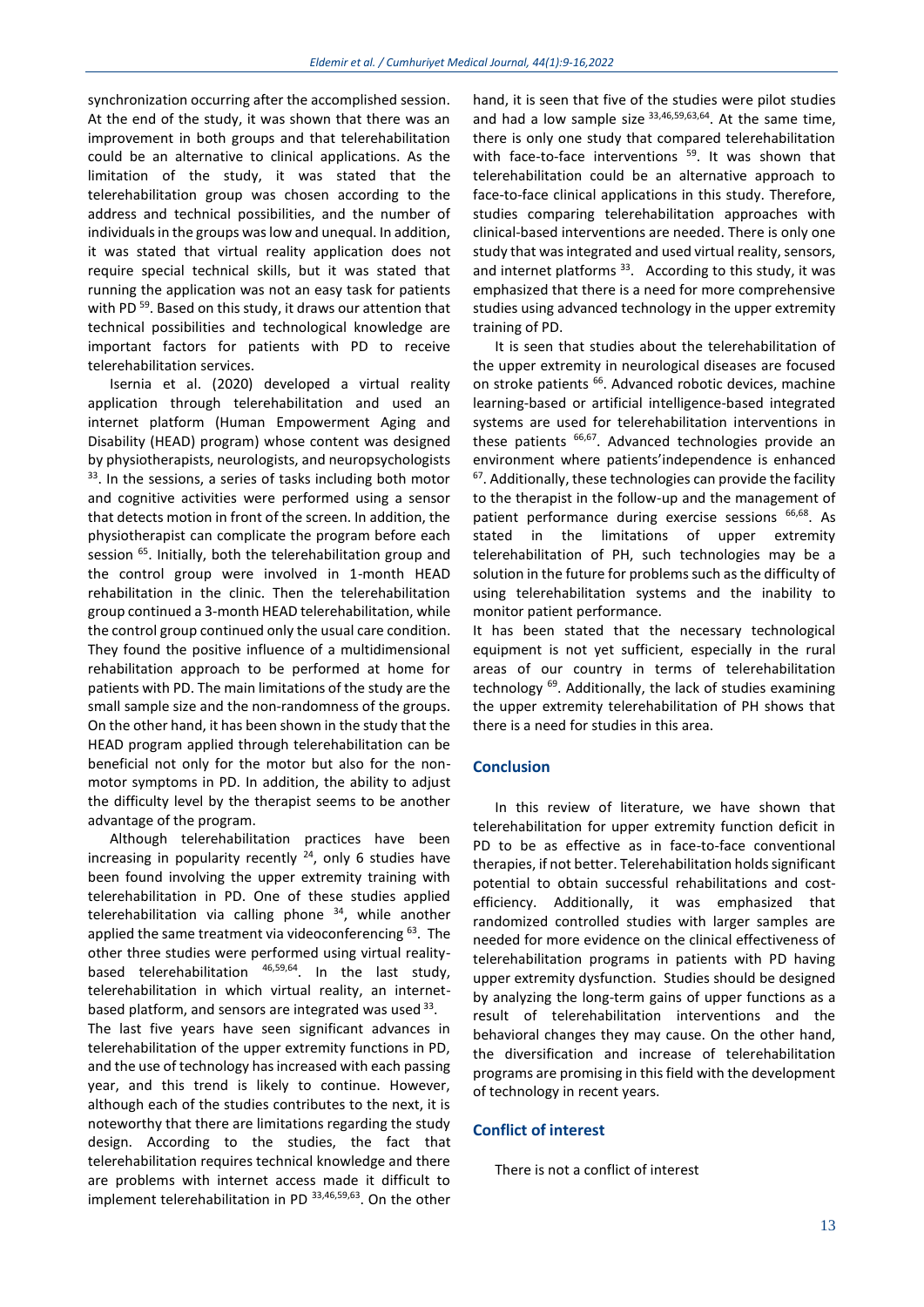## **References**

- 1. Nussbaum RL, Ellis CE. Alzheimer's disease and Parkinson's disease. New england journal of medicine. 2003; 348(14): p. 1356-1364.
- 2. Alamri Y, MacAskill M, Anderson T, Benamer H. Parkinson's disease in the Gulf countries: an updated review. European neurology. 2015; 74(3-4): p. 222-225.
- 3. Mazzoni P, Shabbott B, Cortés JC. Motor control abnormalities in Parkinson's disease. Cold Spring Harbor perspectives in medicine. 2012; 2(6): p. a009282.
- 4. Jackson GM, Jackson SR, Hindle JV. The control of bimanual reach-to-grasp movements in hemiparkinsonian patients. Experimental brain research. 2000; 132(3): p. 390-398.
- 5. Agostino R, Berardelli A, Formica A, Stocchi F, Accornero N, Manfredi M. Analysis of repetitive and nonrepetitive sequential arm movements in patients with Parkinson's disease. Movement Disorders: Official Journal of the Movement Disorder Society. 1994; 9(3): p. 311-314.
- 6. Yanagisawa N, Fujimoto S, Tamaru F. Bradykinesia in Parkinson's disease: disorders of onset and execution of fast movement. European neurology. 1989; 29(Suppl. 1): p. 19-28.
- 7. Berardelli A, Rothwell JC, Thompson PD, Hallett M. Pathophysiology of bradykinesia in Parkinson's disease. Brain. 2001;124(11): p. 2131-2146.
- 8. Proud EL, Miller KJ, Bilney B, Balachandran S, McGinley JL, Morris ME. Evaluation of measures of upper limb functioning and disability in people with Parkinson disease: a systematic review. Archives of physical medicine and rehabilitation. 2015; 96(3): p. 540-551. e1.
- 9. Martignoni E, Citterio A, Zangaglia R, Godi L, Pacchetti C, Fundaro C, Corengia E, Bono G & Nappi G. How parkinsonism influences life: the patients' point of view. Neurological Sciences. 2011; 32(1): p. 125-131.
- 10. Quinn L, Busse M, Dal Bello-Haas V. Management of upper extremity dysfunction in people with Parkinson disease and Huntington disease: facilitating outcomes across the disease lifespan. Journal of Hand Therapy. 2013; 26(2): p. 148-155.
- 11. Abbruzzese G, Marchese R, Avanzino L, Pelosin E. Rehabilitation for Parkinson's disease: Current outlook and future challenges. Parkinsonism & related disorders. 2016; 22: p. S60-S64.
- 12. Tomlinson CL, Patel S, Meek C, Clarke CE, Stowe R, Shah L, et al. Physiotherapy versus placebo or no intervention in Parkinson's disease. Cochrane database of systematic reviews. 2013;(9).
- 13. O'Callaghan A, Harvey M, Houghton D, Gray WK, Weston KL, Oates LL, Romano B & Walker RW. Comparing the influence of exercise intensity on brain-derived neurotrophic factor serum levels in people with Parkinson's disease: A pilot study. Aging clinical and experimental research. 2019; p. 1-8.
- 14. Lu B, Nagappan G, Guan X, Nathan PJ, Wren P. BDNF-based synaptic repair as a diseasemodifying strategy for neurodegenerative diseases. Nature Reviews Neuroscience. 2013; 14(6): p. 401-416.
- 15. Al-Jarrah M, Jamous M, Zailaey KA, Bweir SO. Endurance exercise training promotes angiogenesis in the brain of chronic/progressive mouse model of Parkinson's Disease. NeuroRehabilitation. 2010; 26(4): p. 369-373.
- 16. Fisher BE, Li Q, Nacca A, Salem GJ, Song J, Yip J, Hui JS, Jakovec MW, Petzinger GM. Treadmill exercise elevates striatal dopamine D2 receptor binding potential in patients with early Parkinson's disease. Neuroreport. 2013; 24(10): p. 509-514.
- 17. Ellis T, Rochester L. Mobilizing Parkinson's disease: the future of exercise. Journal of Parkinson's disease. 2018; 8(s1): p. S95-S100.
- 18. Bovolenta TM, de Azevedo Silva SMC, Arb Saba R, Borges V, Ferraz HB, Felicio AC. Systematic review and critical analysis of cost studies associated with Parkinson's disease. Parkinson's Disease. 2017.
- 19. Ellis T, Boudreau JK, DeAngelis TR, Brown LE, Cavanaugh JT, Earhart GM, Ford PM, Bo Foreman K, Dibble LE. Barriers to exercise in people with Parkinson disease. Physical therapy. 2013; 93(5): p. 628-636.
- 20. Quinn L, Macpherson C, Long K, Shah H. Promoting physical activity via telehealth in people with Parkinson disease: the path forward after the COVID-19 pandemic? Physical therapy. 2020; 100(10): p. 1730-1736.
- 21. Ruiz-Fernandez D, Marín-Alonso O, Soriano-Paya A, García-Pérez JD. eFisioTrack: a telerehabilitation environment based on motion recognition using accelerometry. The Scientific World Journal. 2014.
- 22. Peretti A, Amenta F, Tayebati SK, Nittari G, Mahdi SS. Telerehabilitation: review of the state-of-theart and areas of application. JMIR rehabilitation and assistive technologies. 2017; 4(2): p. e7.
- 23. Agostini M, Majo L, Banzi R, Pistotti V, Tonin P, Venneri A, et al. Telerehabilitation and recovery of motor function: a systematic review and metaanalysis. Journal of telemedicine and telecare. 2015; 21(4): p. 202-213.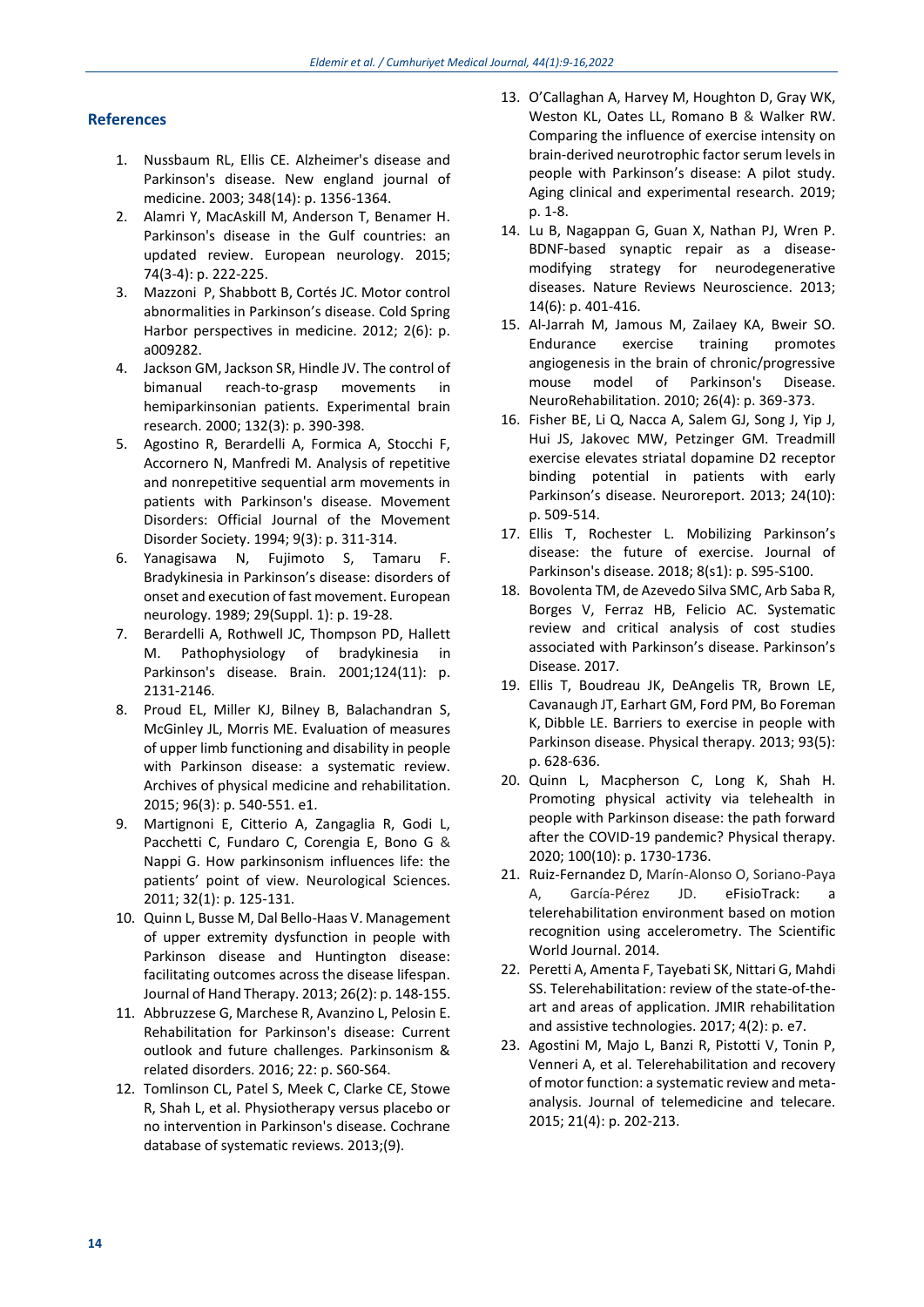- 24. Rogante M, Kairy D, Giacomozzi C, Grigioni M. A quality assessment of systematic reviews on telerehabilitation: what does the evidence tell us? Annali dell'Istituto superiore di sanita. 2015; 51: p. 11-18.
- 25. Hailey D, Roine R, Ohinmaa A, Dennett L. Evidence of benefit from telerehabilitation in routine care: a systematic review. Journal of telemedicine and telecare. 2011; 17(6): p. 281- 287.
- 26. Theodoros D, Russell T. Telerehabilitation: current perspectives. Studies in health technology and informatics. 2008; 131(1): p. 191- 209.
- 27. Russell TG. Physical rehabilitation using telemedicine. Journal of telemedicine and telecare. 2007; 13(5): p. 217-220.
- 28. Kalyon TA. Telerehabilitasyon. Fiziksel Tıp. 1999; 2 (2): 53-58
- 29. Organization WH. Novel Coronavirus ( 2019 nCoV): Situation Report 3; 2020. URL<br>https://www. who. int/docs/defaulthttps://www. who. int/docs/defaultsource/coronaviruse/situationreports/20200121-sitrep-1-2019-ncov. pdf.
- 30. Pramuka M, van Roosmalen L. Telerehabilitation technologies: Accessibility and usability. International journal of telerehabilitation. 2009; 1(1): p. 85.
- 31. Tchero H, Teguo MT, Lannuzel A, Rusch E. Telerehabilitation for stroke survivors: systematic review and meta-analysis. Journal of medical Internet research. 2018; 20(10): p. e10867.
- 32. Kalron A, Achiron A, Pau M, Cocco E. The effect of a telerehabilitation virtual reality intervention on functional upper limb activities in people with multiple sclerosis: a study protocol for the TEAMS pilot randomized controlled trial. Trials. 2020; 21(1): p. 1-9.
- 33. Isernia S, Tella SD, Pagliari C, Jonsdottir J, Castiglioni C, Gindri P, Salza M, Gramigna C, Palumbo G, Molteni F, Baglio F. Effects of an Innovative Telerehabilitation Intervention for People With Parkinson's Disease on Quality of Life, Motor, and Non-motor Abilities. Frontiers in neurology. 2020; 11: p. 846.
- 34. Vanbellingen T, Nyffeler T, Nigg J, Janssens J, Hoppe J, Nef T, Müri RM, van Wegen EEH, Kwakkel G, Bohlhalter S. Home based training for dexterity in Parkinson's disease: a randomized controlled trial. Parkinsonism & related disorders. 2017; 41: p. 92-98.
- 35. Constantinescu G, Theodoros D, Russell T, Ward E, Wilson S, Wootton R. Assessing disordered speech and voice in Parkinson's disease: a telerehabilitation application. International Journal of Language & Communication Disorders. 2010; 45(6): p. 630-644.
- 36. Delaplain CB, Lindborg CE, Norton SA, Hastings JE. Tripler pioneers telemedicine across the Pacific. Hawaii Medical Journal. 1993; 52(12): p. 338-339.
- 37. Forducey PG, Ruwe WD, Dawson SJ, Scheideman-Miller C, McDonald NB, Hantla MR. Using telerehabilitation to promote TBI recovery and transfer of knowledge. NeuroRehabilitation. 2003; 18(2): p. 103-111.
- 38. Chen Y,Chen Y, Zheng K, Dodakian L, See J, Zhou R, Chiu N, Augsburger R, McKenzie A, Cramer SC. A qualitative study on user acceptance of a home-based stroke telerehabilitation system. Topics in stroke rehabilitation. 2020; 27(2): p. 81- 92.
- 39. Khan F, Amatya B, Kesselring J, Galea M. Telerehabilitation for persons with multiple sclerosis. Cochrane Database of Systematic Reviews. 2015;(4).
- 40. Holden MK. Virtual environments for motor rehabilitation. Cyberpsychology & behavior. 2005; 8(3): p. 187-211.
- 41. Rose T, Nam CS, Chen KB. Immersion of Virtual Reality for Rehabilitation-Review. Applied erconomics.2018;69,153-161.
- 42. Gorman C, Gustafsson L. The use of augmented reality for rehabilitation after stroke: a narrative review. Disability and Rehabilitation: Assistive Technology. 2020; p. 1-9.
- 43. Anton D, Kurillo G, Goni A, Illarramendi A, Bajcsy R. Real-time communication for Kinect-based telerehabilitation. Future Generation Computer Systems. 2017; 75: p. 72-81.
- 44. Holden MK, Dyar T. Virtual Environment Training-A New Tool for Neurorehabilitation? Neurology Report. 2002; 26(2): p. 62-71.
- 45. LaViola Jr JJ. A discussion of cybersickness in virtual environments. ACM Sigchi Bulletin. 2000; 32(1): p. 47-56.
- 46. Cikajlo I, Hukić A, Dolinšek I , Zajca D, Vesela M, Krizmanič T, Blažica B, Biasizzo A , Novak F and Potiska KP. Can telerehabilitation games lead to functional improvement of upper extremities in individuals with Parkinson's disease? International journal of rehabilitation research. Internationale Zeitschrift fur Rehabilitationsforschung. Revue internationale de recherches de readaptation. 2018; 41(3): p. 230.
- 47. Linares-Del Rey M, Vela-Desojo L, Cano-de La Cuerda R. Mobile phone applications in Parkinson's disease: A systematic review. Neurología (English Edition). 2019; 34(1): p. 38- 54.
- 48. Reinkensmeyer DJ, Pang CT, Nessler JA, Painter CC. Web-based telerehabilitation for the upper extremity after stroke. IEEE transactions on neural systems and rehabilitation engineering. 2002; 10(2): p. 102-108.